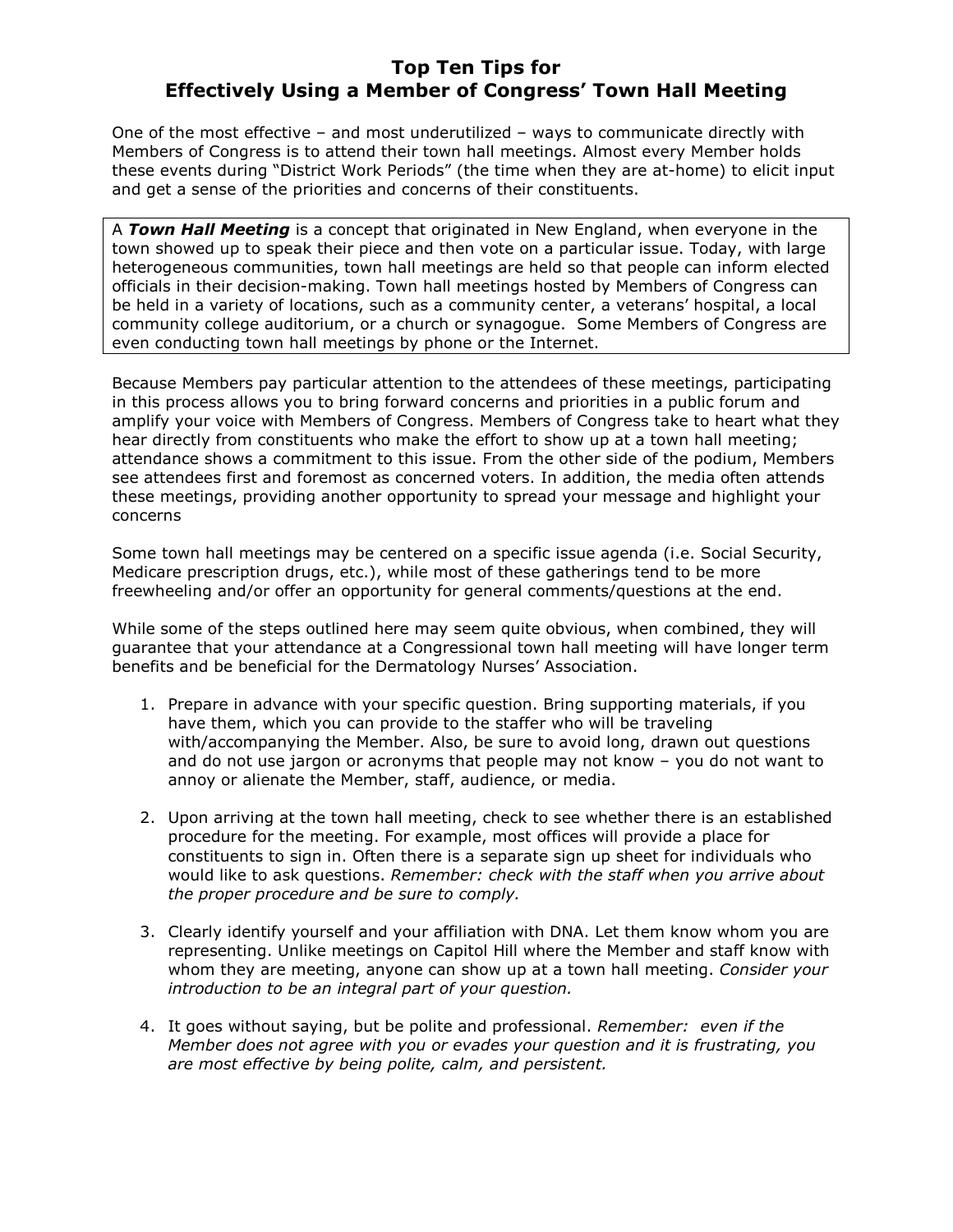## Top Ten Tips for Effectively Using a Member of Congress' Town Hall Meeting

- 5. Ask for a response to your question. If she/he cannot give you a response, let the Member know you will be arranging another opportunity for further discussion and that you look forward to a response at that time. The point is not to embarrass the Member, but to engage him/her and seem reasonable. Remember: you can always follow-up from your question at the town hall meeting with a formal letter. You should reference your attendance at the meeting, giving the date and location, and ask for follow-up from your inquiry.
- 6. Use your judgment. The dynamics of town hall meetings can be shaped by factors beyond your control. If the audience is riled up over an issue unrelated to the concerns of DNA, and you get the feeling that participating would be counterproductive, it might be best to stay silent or take a pass when given the opportunity to ask a question. Remember: you will have future opportunities to attend another town hall meeting and/or visit with the Member in a different setting. You can always follow-up with your question via a formal letter or arrange a meeting in the Member's district office.
- 7. Depending on the setting and the number of people attending, make an effort to say hello and introduce yourself to the Member and the staffer before or after the meeting. Be sure to give them any materials you brought along with your personal/home contact information. Remember: ask for the staffer's name and request a business card, so you know with whom you should follow-up.
- 8. Report back to DNA on the results of the meeting. Identify any outstanding issues and information that the Member needs. Your report-back allows DNA to echo/followup on the message you delivered "at-home" to your Member in Washington and capitalize on your good work at the town hall meeting.
- 9. Follow-up. Send (by fax or e-mail, whichever is the office/staffer's preferred mode of communication) a letter to the Member and staff person. Remind them that you were at the town hall meeting, giving the date and location, and reiterate the issue you discussed. Even if you did not get to ask a specific question publicly, send a followup letter about your presence at the meeting. If there was anything that the Member or staff requested, be sure to provide that in your follow-up correspondence. Please share your follow-up correspondence with DNA.
- 10.Sign up to receive e-mail alerts from your Member. Visit their website (which can be found through www.house.gov and www.senate.gov) to be added to their e-mail list serve to ensure you are up-to-date on the latest news from your Member of Congress.